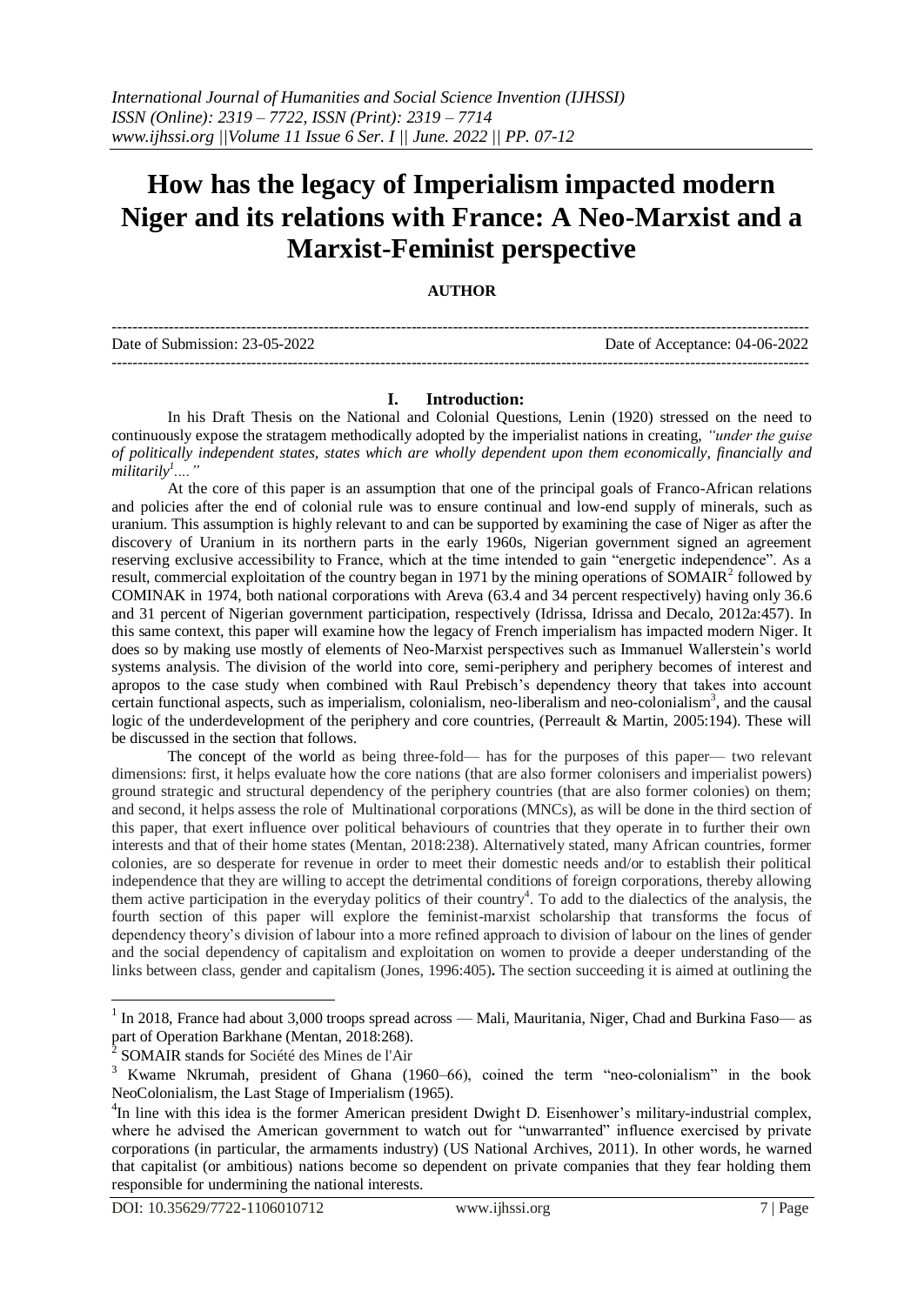dynamic and complex social positioning of Nigerian women in a neo-colonial era as gender collides with social hierarchies and socio-economic positions. Lastly, there will be an executive summary and a succinct discussion of the major ideas elaborated in the analysis.

### **Neo-Marxism as an International Relations Theory:**

In 1950, Prebisch and Singer (cited in Bloch and Sapsford, 1997: 1873) observed that the imports of developing countries were dominated by finished goods while the exports primarily consisted of raw materials. This led to the formulation of a popular response to the research known as the 'dependency theory' that laid out the elements of imperfect competition between developed and developing economies. The underlying idea is that wealth and growth of richer nations is often at the expense of that of poorer nations, since the capitalist world economic system relies on the division of labour between the core and periphery countries. As compared to classical Marxists, Neo-Marxists, such as Samir Amin (1974) and Immanuel Wallerstein (1976), view the advancement and development of European advanced capitalist economies as highly dependent on the 'peripheralization' and 'underdevelopment' of third world countries. Wallerstein (2004:24) identifies the modern world-system to be a capitalist system that prioritises "endless accumulation of capital" by putting in place structural mechanisms that both reward and penalise. As a result, international trade in the post-colonial times continued to be imbalanced since some countries (the core) were economically more robust, thereby capacitating them to push for trade agreements that enabled them to drain surplus-value from economically weaker countries (the periphery).

Furthermore, this parasitical nature of trade relations and the contemporary global distribution of wealth has more than often served to enlarge the pre-existing economic gulf between core and periphery countries. Perpetual modernization of industrial production mainly due to technological innovation and advancement in core countries gravitates them to prioritise acquisition of and control over certain minerals. The naturally determined constraints on the availability of many of those minerals along with capitalism-induced uneconomic conditions give rise to the phenomenon called "strategic dependency" of the core countries on the peripheral countries. Throughout history, accumulation of capital in the core or advanced capitalist economies has been parallel to an increasing reliance on foreign suppliers, mainly developing or underdeveloped countries with low-cost labour and cheap critical materials. A counterpart to this strategic dependency of the core is the structural dependency of the periphery countries that exposes them to vulnerable political and economic actions (Munoz, 1981a:193–6).

In essence, the political and socio-economic environments of the periphery countries are deliberately conditioned to meet the requirements of the core of world capitalism. The consolidation of dependency principles and such a high degree of influence that it itself reproduces creates a political and economic situation that in many ways mirrors colonialism, thereby giving rise to neo-colonialism. Thus, the new states enjoy the illusion of political sovereignty but with a substantial amount of dependence on their former colonial power. Neo-colonialism as a concept is inherently based on the premise that the end of colonialism does not necessarily imply the termination of the systematic exploitation of former colonies (Harshe, 1980:159). For newly independent countries, political independence takes precedence, however, fragile economies, especially in the case of former African countries, implores them to turn to their former rulers or other rich economies for support. In this era of neo-colonialism, in addition to the traditional political tools and techniques such as unequal treaties and trade agreements, and diplomatic pressures, advanced countries employ more elusive control methods including foreign aid and investment, and public and private MNCs.

#### **Niger-France relations, Neo-colonialism and Exploitation by (French) private sector:**

French writer, FrançoisXavier Verschave (1998, cited in Szarka, 2008:41), coined the term "Françafrique" to describe the deep-rooted postcolonial (and in many ways, neo-colonial) involvement of the French state in Africa. Since 1960, France has enjoyed direct and indirect domination over and control of the complex political and economic environment and related policies of both state and non-state actors with an interest in its ex-colonies. This neo-colonial nature has helped establish a "personal dependency" between France and its former-colonies (Szarka, 2008:41).

French capitalism has had major interest in Sahelian Africa, and especially in Niger as it has an abundance of high quality uranium. The colonial pact<sup>5</sup> and the 'secret agreements' signed at the time of independence outlined certain obligations of France's ex-colonies towards France, which included French control over foreign currency reserves and strategic raw materials (uranium in the case of Niger). More importantly, the pact enabled France-based companies to maintain monopoly and enjoy priority in terms of

<sup>5</sup> Virginia Thompson and Richard Adloff (1958:249, cited in Harshe, 1980:160) observed the non-competitive form of relationship, named "colonial pact" between France and its former colonies, which actively subjected the interests of colonies to the French state.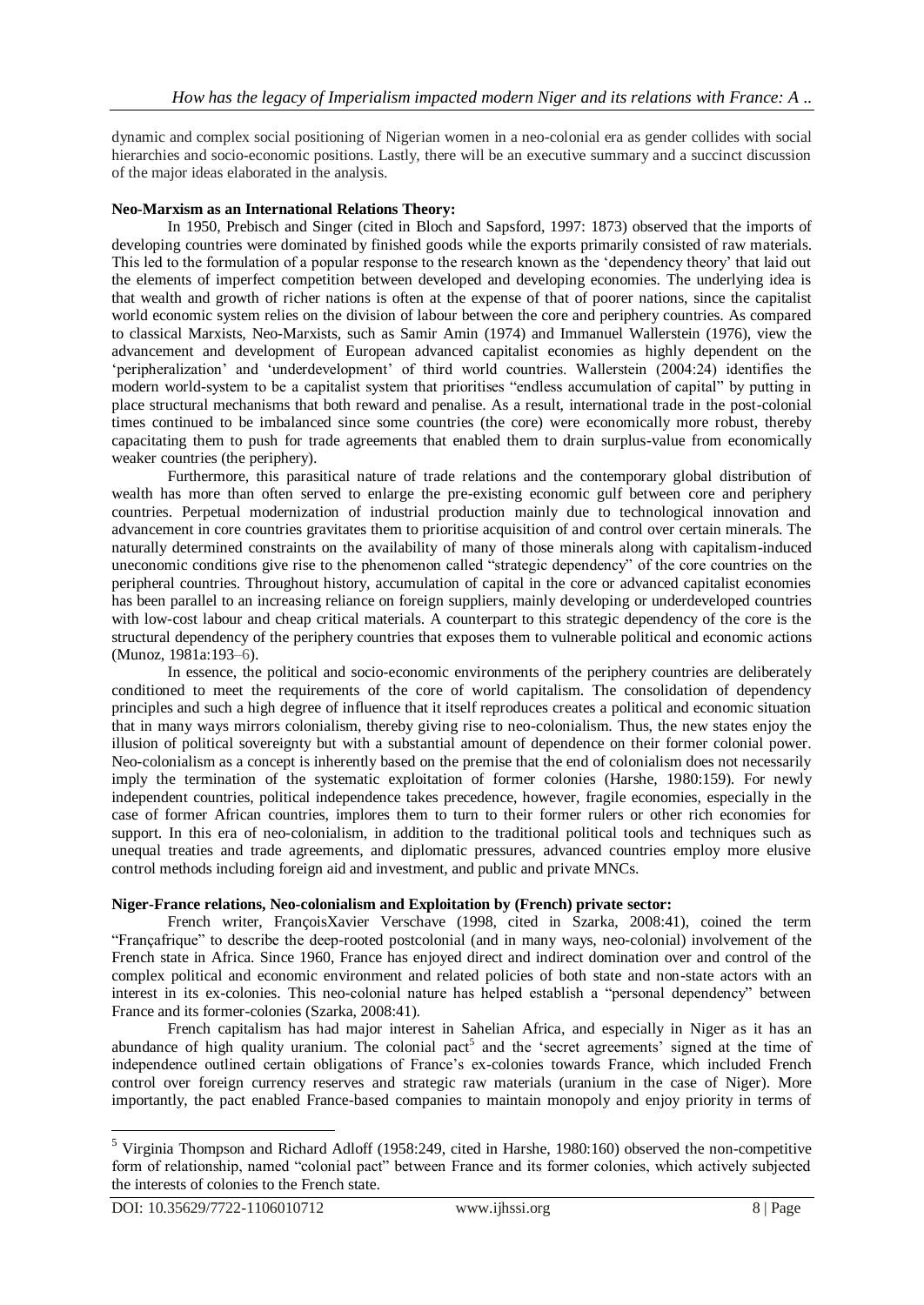government contracts (Busch, 2017). In the 1970s, Uranium represented about 80 percent of Niger's total exports, mostly commissioned to French enterprises, however the percentage drastically dropped to 30-35 percent in 2012. The mining titles of Areva<sup>6</sup> (SOMAIR and COMINAK), the French industry giant, in Niger were secured in 1968, six years after Niger gained independence from France, for a period of seventy-five years. Here, it becomes crucial to the analysis to note that a substantial portion of Areva is owned by the French government, which coupled with the agreements of  $1970s<sup>7</sup>$  and the mining titles gave France exclusivity to exploitation of uranium, consequent to the generation of prices primarily shaped not according to the world market, but according to demand in France and in the parts of the world it re-exported uranium to. In return, the Nigerian government was compensated in royalties with hardly any control over the export prices of the commodity. As per the revised Mining laws of 2006, the royalty rates for large exploitations were increased from 5.5 percent to 12 percent depending on profits. However, Areva did not only continue to pay marked-down royalties to Niger, but also maintained substantial fiscal exemptions, tax breaks and related benefits it had received under the previous mining law of 1993, a piece of legislation that was designed to attract foreign investors (Idrissa, 2018:38). Interestingly, this also indicates how heavily France had come to be dependent on African resources, especially its atomic-energy industry which functioned owing mainly to the uranium it imported. This can be called what Munzo (1981a:194) describes as strategic dependency, thereby explaining, to an extent, her continued military, economic and political presence in Niger. However, it is important to note that the ability of a core country to manipulate its own structural and strategic dependency on a periphery is often much higher than that of a periphery country<sup>8</sup> as they have a wider spectrum of alternatives available to regulate their dependency than do most of the periphery countries.

An incontrovertible evidence of the undermined and manipulated political and economic independence of Niger due to its relations with France is the coup d'état that overthrew President Hamani Diori in 1974, after he attempted to pressure the French government to amend the preconditions of their exclusivity agreements (Martin, 1989:637). Nonetheless, there has been a significant shift towards balancing of the interdependency between the two states as Areva (renamed Orano) signed a five-year agreement with the Nigerien government in 2014 in line with the revised mining laws of 2006. The agreement has potentially increased the royalty rates to 12 percent of market value, depending on profitability, and additionally allocated Nigerien managing directors to the boards of SOMAIR in 2015 and COMINAK in 2016. As a result of this newly signed agreement, the government of Niger is expected to gain at least additional \$39 million in tax revenues annually (Uranium in Niger - World Nuclear Association, 2020).

# **Feminist-Marxism as a sub-theory of Feminism in International Relations:**

Neo-Marxist scholarship is largely concerned with addressing issues of colonization, imperialism and neocolonialism, however Agathangelou (2002:142) presents a moderately agreeable critique of the scholarship for its failure to accommodate racial and sexual aspects of globalisation. By focussing on domestic workers and their migration within periphery countries —Greece, Turkey and Cyprus— Agathangelou demonstrates the importance of accentuating a feminist critique to better understand the existing neocolonial relations. Additionally, Beauvoir (2011:93) points out that the ontological claims of Marxism and Neo-Marxism that express economic conditions and material realities of the working class are true. However, she asserts that if these do not address the entire human reality including gender and sexuality they might fail to explain anything. She adds that both workers and women are downtrodden, however it is women whose problems are reduced to their comparatively low capacity for labour.

Meg Luxton (2014:145) claims that both Feminist and Marxist perspectives stem from colonial and imperial histories, thereby rooting both the IR theories in particular spaces and times. Furthermore, she points out that a congenial perspective, this is marxist-feminism, insists on conceptualization of politics that address all systematic forms of oppression and class-struggles.

A marxist-feminist perspective on this case study will thus direct us towards a classist reality of everyday life, as it focuses on exploitation of women not only as labourers but also as domestic workers. Women have to negotiate a division of household labour with the men and children in the family, and their unpaid care work that reproduces the proletariat (or the working class) and functions as a subsidy and buffer for capital often goes unrewarded. Arguments in support of laissez-faire capitalism often silence or completely ignore the significant roles that working-class women play in accumulation of capital; for neoliberalism and

<sup>6</sup> Renamed Orano, since 2014.

<sup>7</sup> Mentioned in the introductory paragraph.

<sup>&</sup>lt;sup>8</sup> It is true that some periphery countries were able to manipulate the strategic dependency of a core country on its resources for its own economic development, for example, Brazil and Mexico, enabling them to attain a semiperipheral status (Munoz, 1981b:83). Post 2014, Niger has been making progress in its attempt at shifting the strategic dependence of France, more specifically Areva, on its resources into its favour.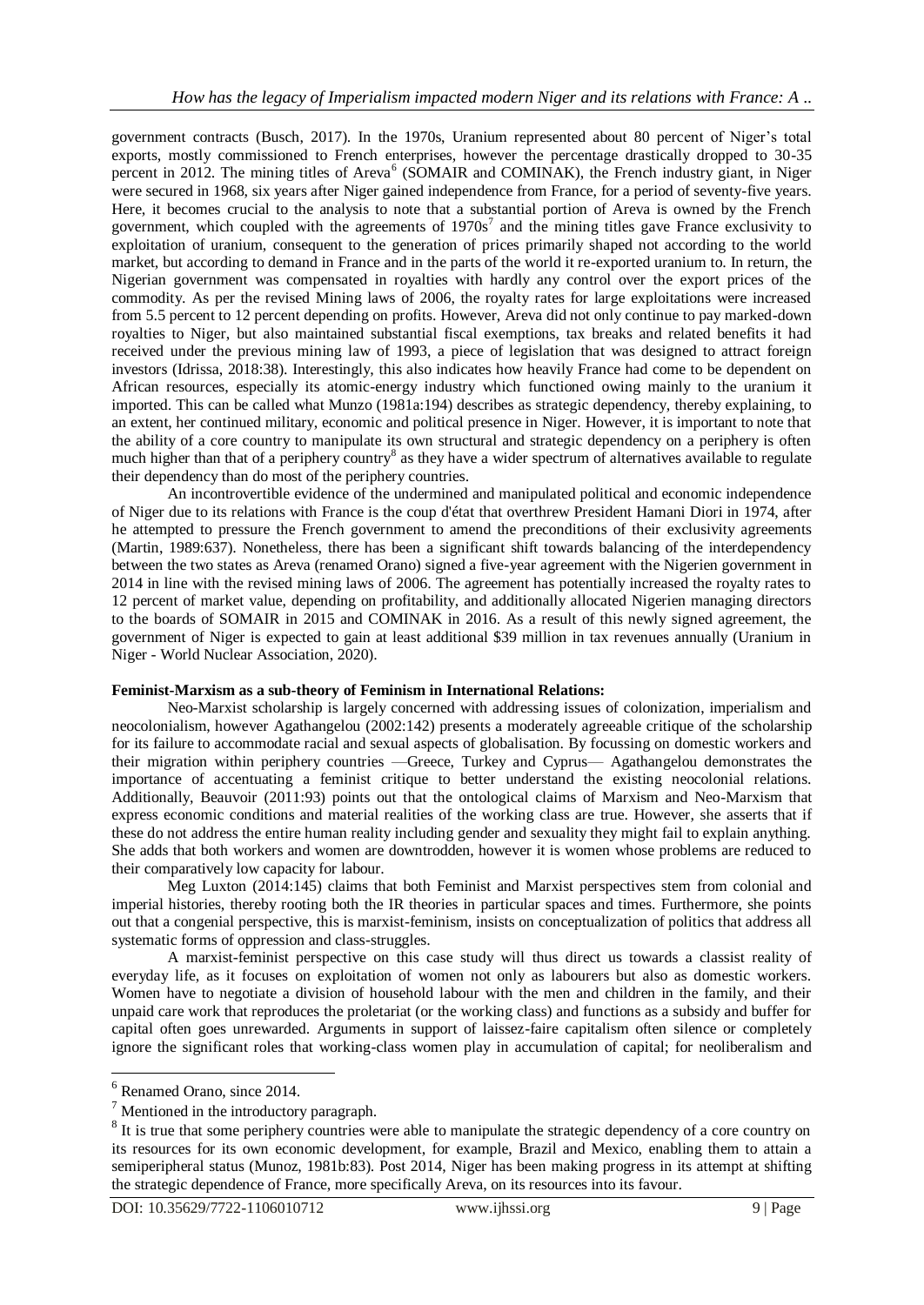capitalism to survive, it not only depends on the production by the existing working class but also on the reproduction of the working class (Marx, 1976:718 cited in Cock, 2018:211). Likewise, Luxton (2014:154) also points out that a "social reproduction" perspective substantiates many struggles directly concerned with standards of living, such as working conditions, labour-wage, family income and access to healthy food and environment. To examine how power and exploitation operates, one needs to look into who takes the responsibility of social reproduction, who benefits from it, and at whose expense.

Furthermore in a socio-economic environment of Africa today, it is the black, indigeneous workingclass women who experience disproportionately the direct and indirect hazards of capitalistic exploitation at all fronts— environmental (air and water pollution due to industrial activities), economic (low individual and family income) and social (low disposable income and living standards). A crucial observation that Cynthia Enloe (2014) makes in her Bananas, Beaches and Bases is the lack of participation and inclusion of women in international relations. She (2014a:87) points out that women are often reduced to national symbols at the expense of any acknowledgement of them being active participants<sup>9</sup> in nationalist movements against colonialism, classism, and internationalised capitalist exploitation. As a result, women are left out of any company-community negotiations, thereby marginalising the concerns of women. Nonetheless, with respect to mining-related concerns, there has been a shift in gender-relations as women have come to realise some sense of agency by forming associations, alliances and NGOs such as WiMin<sup>10</sup>.

# **A Feminist-Marxist perspective on contemporary Niger:**

After her husband's death in 1999, and that of several other mine workers, Fatima Taoka described the impact of uranium mining in Niger in her life and the role it played in her husband's death:

*"He was always strong, but then he had nothing but pain and became as thin as a stick... it was because of the dust, there was something evil in the dust."*

Rakia Agouma is another widow whose husband died in the year 2009 after having driven trucks containing rocks in the uranium mine for more than three decades; whilst the doctors claimed that he died of malaria, she believes it was occupational cancer that caused his death (Meyer, 2010). Women in Niger, because of gender-specific social positions and stereotypes within the community, suffer unduly from mining's social, economic, political and environmental impacts. Idrissa et al. (2012b: 465-7) claim that in pre-colonial Niger, women enjoyed some level of sovereign power and were in a position to initiate a divorce, head the household, accumulate personal wealth, but in the contemporary days women are considered an inferior group. They go on to assert that the colonial regime and the Napoleonic code (women are legally inferior to men) abysmally altered the Nigerien society to fit their economic demands. These transformations, including facilitation of vertical social hierarchies, coupled with Islamization that advocated transfer of power and authority to men, led to the annihilation of the status of women in the society. In the post-colonial period, which has been accompanied by aggressive mining, women in Niger are doubly exploited, firstly and directly as labourers and secondly due to their gender-roles of being mothers, wives and daughters (the non-waged labour), which implies that women have to work harder than others to stretch social grants and insufficient wages (of their own and that of other individuals in the family) further. According to the world bank data retrieved from ILO database, the weighted average wage of male workers in Niger dropped from 10.11 per cent in 1991 to 7.68 per cent in 2014, while for female workers it dropped from 6.95 per cent in 1991 to 2.18 per cent in 2014.

Enloe (2014b:259) points out that women's labour is made cheap by deliberately manipulating notions of femininity shaped by acceptance of masculinity. Furthermore, young girls are employed for unskilled labour, and to reach their fathers and husbands working in the mines, they have to cross terrains prone to cave-ins. These girls and women are not only exposed to physical risks but also suffer from psychological damage due to the hostile environment of the mining sites (International Labour Organization, Bureau for Gender Equality, 2007). The psychological damage also stems from the perpetual loss of life of friends and family members working in the mines that leaves the women no choice but to work in the same mines to provide for their family. With the establishment of anti-extractivist and anti-mining organisations such as MACUA, Highveld Environmental Justice Alliance and WiMin, and efforts by the UN and Greenpeace, Niger has witnessed improvement on all fronts- infrastructure, working conditions, and legal rights. Since 2016, only girls of 15 years of age or above are legally allowed to work. Campaigns, in order to sensitize parents to the hazardous effects of the mining activities, have been conducted with the aim of discouraging child labour and encouraging education. In 2013, Areva donated medical supplies and provided aid to improve healthcare for women living near the mining sites (Niger: AREVA renewed aid for women's healthcare, 2014). A joint UN and African Union mission (2018) also focussed on encouraging participation of women in regional responses to the existing

<sup>&</sup>lt;sup>9</sup> who use their skills, ideas, experiences and goals.

<sup>&</sup>lt;sup>10</sup> WiMin is a regional alliance, formed in 2013, that aims at encouraging solidarity among women in Africa against extractivism.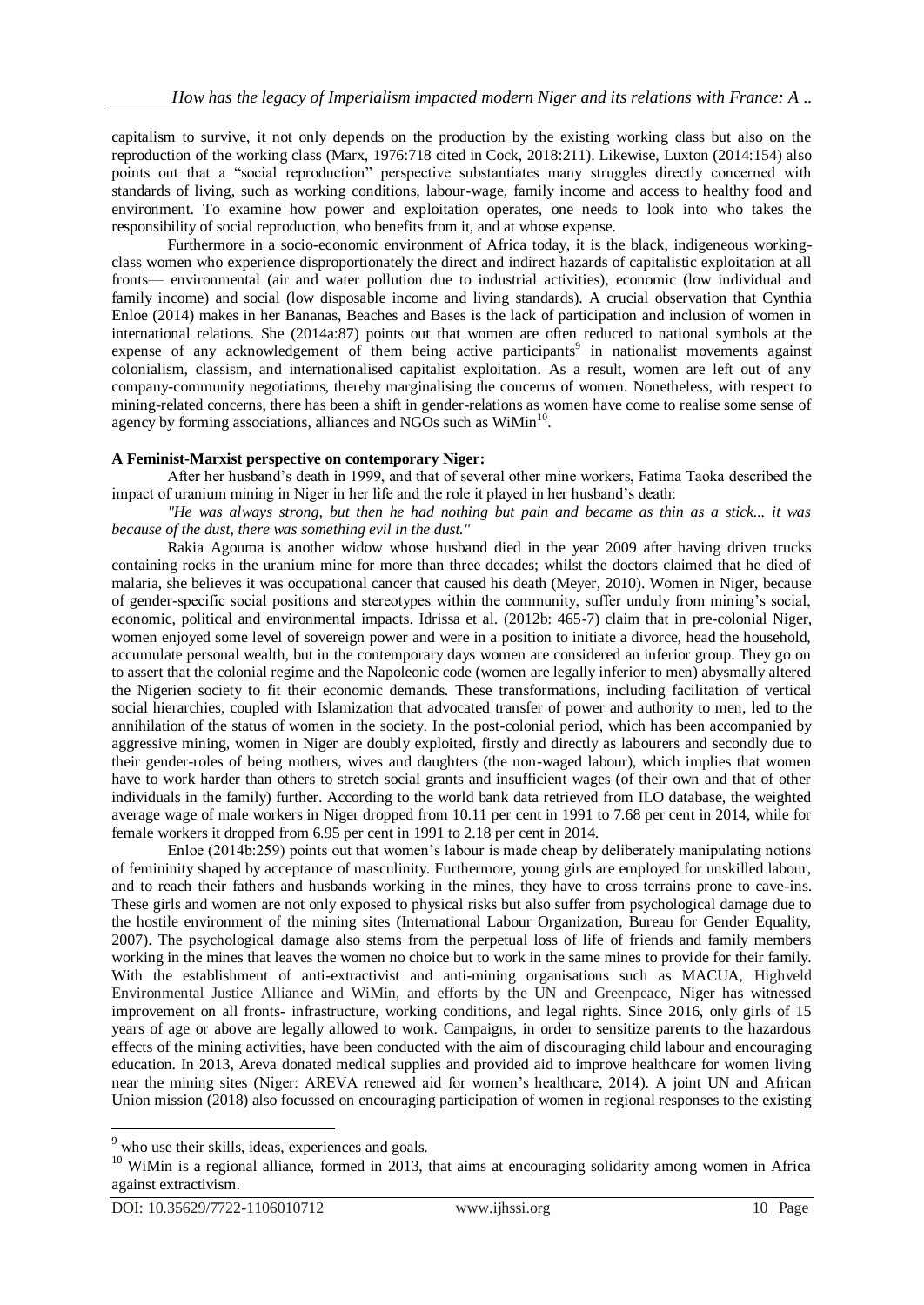environmental, humanitarian and development challenges that Niger and the Sahel region are facing.

#### **II. Discussion and Summary:**

With the establishment of military bases, setting up of 'decolonized communities', foriegn aid, the imperial powers have continued to keep, rather successfully, their former African colonies under their control. Though these former colonies are allowed formal independence, the economic activities and various neo-liberal policies are engineered to keep them politically and economically dependent. West Africa, in particular, is at the core of capitalist globalisation (Mentan, 2018:270). Uranium has played a key role in Niger's politics, especially in the modelling of its relations with France. Since the discovery of uranium in the late 1950s and early 1960s and the commencement of mining operations, the industry has mostly been at odds with the state. As a result the national government of Niger has become dependent on the revenue from mining activities. Due to lack of access to complementary capital, intermediate inputs and information, Nigerian government has often been unable to benefit from the technological changes in primary production or manufacturing.

It is important to note that the approach is not without errors. A limitation of applying a Neo-Marxist approach to analyse the impact of imperialism on Niger is that the theory of IR does not provide as concrete a solution as it does the analysis of the world economic system. For instance, a solution that the dependency theory advocates is an increased control of trade by state and an inward approach to state development, thus fostering nationalisation of essential industries, also known as import-substitution industrialisation (ISI). However, eventually ISI proved to be a rather unsuccessful strategy as its policies led to economic instability and high inflation, ultimately leading the countries, such as Mexico in 1982, into a debt crisis (Perreault & Martin, 2005:195). Another limitation is that the neo-marxist theory of IR, like Marxism, often fails to emphasise that the market needs to be in harmony with gender and morality in order to benefit everyone. There is no concrete layout, however, Marxism and feminism (and even Environmentalism) need to be juxtaposed, especially in the case of Africa, for a just and radical transformation. A marxist extension of the feminst theory, by its very true nature, helps us bring to light other factors important for a radical social transformation other than the development of factors of production that are premised on men and patriarchal relations. Enloe (2014b:258) asserts that ignoring the struggles and experiences of women is risky as gender politics is highly significant in terms of globalisation, development, division of labour and death.

#### **Bibliography**

- [1]. AGATHANGELOU, A., 2002. "Sexing" globalization in international relations: migrant sex and domestic workers in Cyprus, Greece, and Turkey. In: G. Chowdhry and S. Nair, ed., *Power, Postcolonialism and International Relations: Reading Race, Gender*  and Class, 1st ed. [online] London and New York: Routledge, pp.142-169. Available at: [<https://b-ok.cc/book/858209/f8fafb>](https://b-ok.cc/book/858209/f8fafb) [Accessed 25 April 2020].
- [2]. Beauvoir, S., 2011. *The Second Sex*. 1st ed. [ebook] New York: Vintage Books, pp.87-94 & 157-189. Available at: [<https://uberty.org/wp-content/uploads/2015/09/1949\\_simone-de-beauvoir-the-second-sex.pdf>](https://uberty.org/wp-content/uploads/2015/09/1949_simone-de-beauvoir-the-second-sex.pdf) [Accessed 25 April 2020].
- [3]. Bloch, H. and Sapsford, D., 1997. Some estimates of Prebisch and Singer effects on the terms of trade between primary producers and manufacturers. *World Development*, [online] 25(11), pp.1873-1884. Available at: [<https://booksc.xyz/book/14156723/341407>](https://booksc.xyz/book/14156723/341407) [Accessed 24 April 2020].
- [4]. Busch, D., 2017. *Is The U.S. Taxpayer Paying For French Neo-Colonialism In Africa?*. [online] Lima Charlie World. Available at: [<https://limacharlienews.com/mena/france-us-africa/>](https://limacharlienews.com/mena/france-us-africa/) [Accessed 24 April 2020].
- [5]. Cock, J., 2018. The Climate Crisis and a 'Just Transition' in South-Africa: An Eco-Feminist-Socialist Perspective. In: V. Satgar, ed., *The Climate Crisis: South African and Global Democratic Eco-Socialist Alternatives*. [online] Johannesburg: Wits University Press, pp.210-230. Available at: [<https://www.jstor.org/stable/10.18772/22018020541.15>](https://www.jstor.org/stable/10.18772/22018020541.15) [Accessed 26 April 2020].
- [6]. Enloe, C., 2014a. Nationalism and Masculinity: The Nationalist Story Is Not Over—and It Is Not a Simple Story. In: Enloe C., *Bananas, Beaches and Bases: Making Feminist Sense of International Relations*. 2nd ed. [ebook] Berkeley: Univ. of California Press, pp.83-124. Available at: [<https://b-ok.cc/book/2543940/644363>](https://b-ok.cc/book/2543940/644363) [Accessed 25 April 2020].
- [7]. Enloe, C., 2014b. Women's Labor Is Never Cheap: Gendering Global Blue Jeans and Bankers. In: Enloe C., *Bananas, Beaches and Bases: Making Feminist Sense of International Relations*. 2nd ed. [ebook] Berkeley: Univ. of California Press, pp.250-304. Available at: [<https://b-ok.cc/book/2543940/644363>](https://b-ok.cc/book/2543940/644363) [Accessed 25 April 2020].
- [8]. Harshe, R., 1980. French Neo-Colonialism in Sub-Saharan Africa. India Quarterly, [online] 36(2), pp.159-178. Available at: [<https://www.jstor.org/stable/45071476>](https://www.jstor.org/stable/45071476) [Accessed 24 April 2020].
- [9]. Idrissa, R., 2018. Weakened States and Market Giants. *Africa Development*, [online] 43(3), pp.25-52. Available at: [<https://www.jstor.org/stable/10.2307/26645579>](https://www.jstor.org/stable/10.2307/26645579) [Accessed 25 April 2020].
- [10]. Idrissa, R., Idrissa, A. and Decalo, S., 2012a. U. In: R. Idrissa, A. Idrissa and S. Decalo, ed., *Historical Dictionary of Niger*. [online] Lanham: Scarecrow Press, pp.451-460. Available at: [<https://books.google.co.uk/books?id=ArS6\\_nGsar4C&source=gbs\\_navlinks\\_s>](https://books.google.co.uk/books?id=ArS6_nGsar4C&source=gbs_navlinks_s) [Accessed 25 April 2020].
- [11]. Idrissa, R., Idrissa, A. and Decalo, S., 2012b. W. In: R. Idrissa, A. Idrissa and S. Decalo, ed., *Historical Dictionary of Niger*. [online] Lanham: Scarecrow Press, pp.463-470. Available at: [<https://books.google.co.uk/books?id=ArS6\\_nGsar4C&source=gbs\\_navlinks\\_s>](https://books.google.co.uk/books?id=ArS6_nGsar4C&source=gbs_navlinks_s) [Accessed 25 April 2020].
- [12]. International Labour Organization, Bureau for Gender Equality, 2007. *Girls In Mining: Research Findings From Ghana, Niger, Peru, And United Republic Of Tanzania*. [online] Geneva: Cornell University ILR School, pp.4,7,18. Available at: [<https://digitalcommons.ilr.cornell.edu/cgi/viewcontent.cgi?article=1028&context=intl>](https://digitalcommons.ilr.cornell.edu/cgi/viewcontent.cgi?article=1028&context=intl) [Accessed 26 April 2020].
- [13]. Jones, A., 1996. Does 'gender' make the world go round? Feminist critiques of international relations. *Review of International Studies*, [online] 22(4), pp.405-429. Available at: <https://www.cambridge.org/core/terms. [https://doi.org/10.1017/S0260210500118649>](https://doi.org/10.1017/S0260210500118649) [Accessed 24 April 2020].